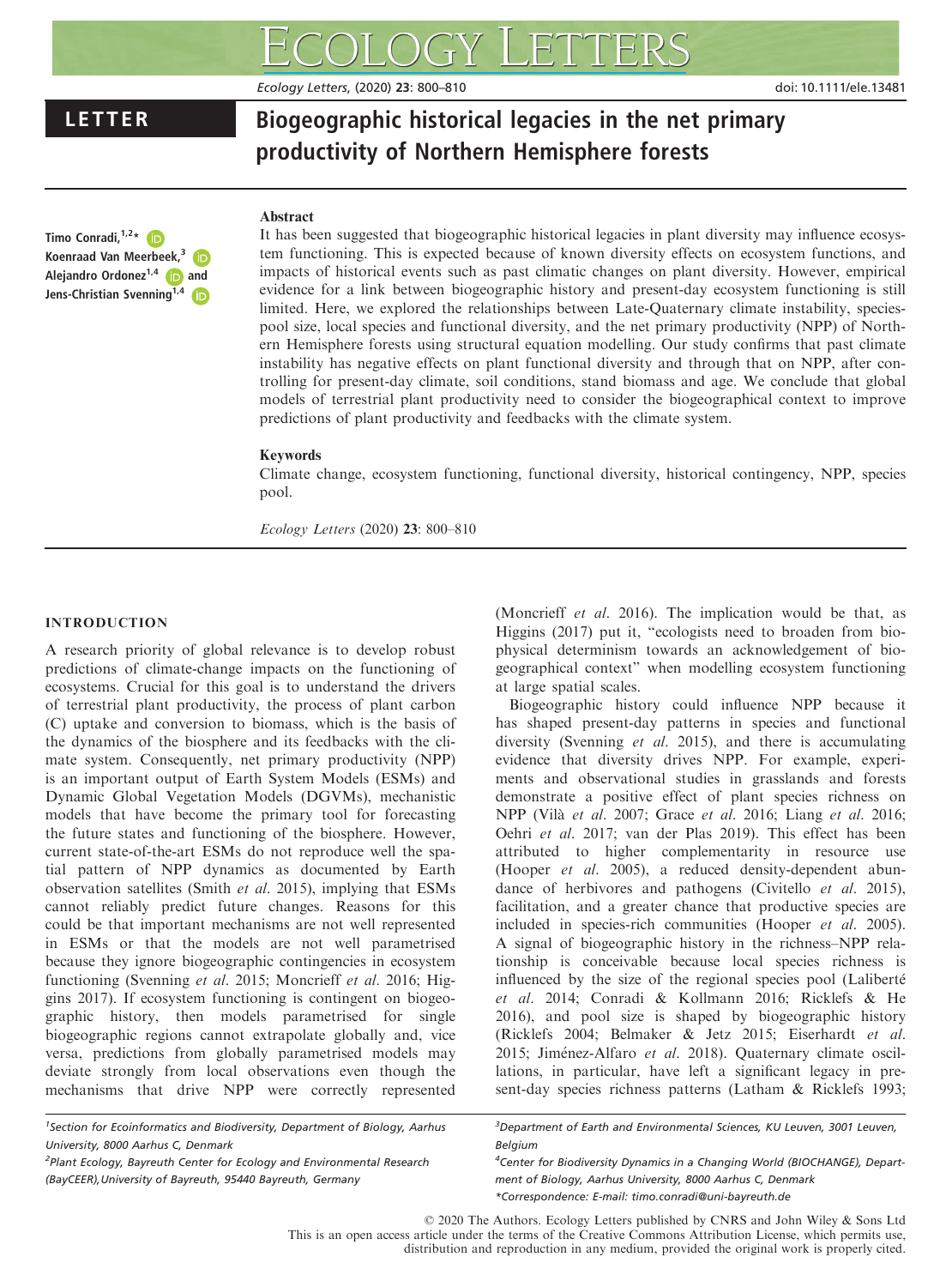Eiserhardt et al. 2015) that could contribute to geographic variation in NPP.

Rather than simply through species richness, biogeographic history could influence NPP via its legacy effect on plant functional trait diversity. Functional trait diversity within a plant community may be a better predictor of NPP than species richness because it more directly reflects niche complementarity (Morin et al. 2011; Paquette & Messier 2011), facilitation potential (Dawson 1993) and differences in herbivore and pathogen defence (Carmona et al. 2011). Plant functional trait diversity can be strongly influenced by biogeographic history. European and North American angiosperm assemblages, for example, exhibit lower functional diversity in areas subject to high Quaternary glacial–interglacial climate change velocities (Ordonez & Svenning, 2015, 2016a,b), probably reflecting non-random extinctions related to frost tolerance and correlated traits as climate repeatedly cooled and warmed during the Pleistocene (Svenning 2003; Bhagwat & Willis 2008; Eiserhardt et al. 2015). Despite evidence for historical effects on diversity and diversity effects on NPP, it has yet to be assessed if NPP depends on biogeographic history. If true, this would have implications for how researchers represent biogeographic factors in models of NPP.

In this study, we explore if biogeographic history influences the NPP of Northern Hemisphere forests via its effects on species and functional diversity. We focus on temperate and boreal forest stands in Europe, western North America and eastern North America. These three regions have distinct tree floras and were affected to different extents by extinctions during the Neogene and Pleistocene climate cooling (Latham & Ricklefs 1993; Svenning 2003; Eiserhardt et al. 2015; Ordonez & Svenning 2018). In addition, range maps exist for the complete tree floras of all three regions (Montoya et al. 2007), and there is good coverage of functional trait data. This

makes these forests suitable study objects to explore effects of biogeographic history on NPP and how species pools and functional trait diversity mediate these effects.

Figure 1 shows a new conceptual model of forest NPP that we evaluated in this study, representing the general hypothesis that effects of biogeographic history on regional and local species richness and functional trait diversity will be important determinants of NPP. The model is derived from specific hypotheses about the drivers of diversity patterns based on the biogeographic and diversity-productivity literature:

- (1) Climate-change velocity from the Last Glacial Maximum (LGM) to present has influenced the size of local species *pools*. Climate-change velocity [km year<sup>-1</sup>] quantifies how fast a hypothetical plant must spread over the surface of the Earth during two time points to maintain constant climate (Loarie et al. 2009; Corlett & Westcott 2013). LGM-to-present climate-change velocity represents the magnitude of local climatic changes between the LGM and present (and between glacial and interglacial maxima more generally) and is expected to exert negative influences on species-pool size because extinctions and colonisation lags should be higher in places with high climate-change velocity (Dynesius & Jansson 2000; Jansson 2003).
- (2) A region effect exists on species-pool size. The region effect (Ricklefs & He 2016) encompasses differences in speciation and extinction among Europe, western North America and eastern North America that we could not directly quantify in this study, some of which dating back deeper in time than the Pleistocene (Svenning 2003; Eiserhardt et al. 2015). For example, the region effect could reflect differences in the accessibility of climate refugia among the three regions (Latham & Ricklefs 1993) that are not captured by local LGM-to-present climate-change velocity.



Figure 1 Conceptual model depicting hypothesised direct and indirect effects of biogeographic history, present-day climate and soil conditions, and stand structure on forest net primary productivity (NPP). Age = age of forest stand; CEC = soil cation exchange capacity;  $pH = \text{soil } pH$ ; MAP = mean annual precipitation;  $MAT$  = mean annual temperature;  $Velo_{Temp}$  = Last Glacial Maximum-to-present temperature velocity; Region = biogeographic region (i.e. Europe, eastern North America or western North America); Richness = tree species richness of forest stand; FD = functional diversity of forest stand.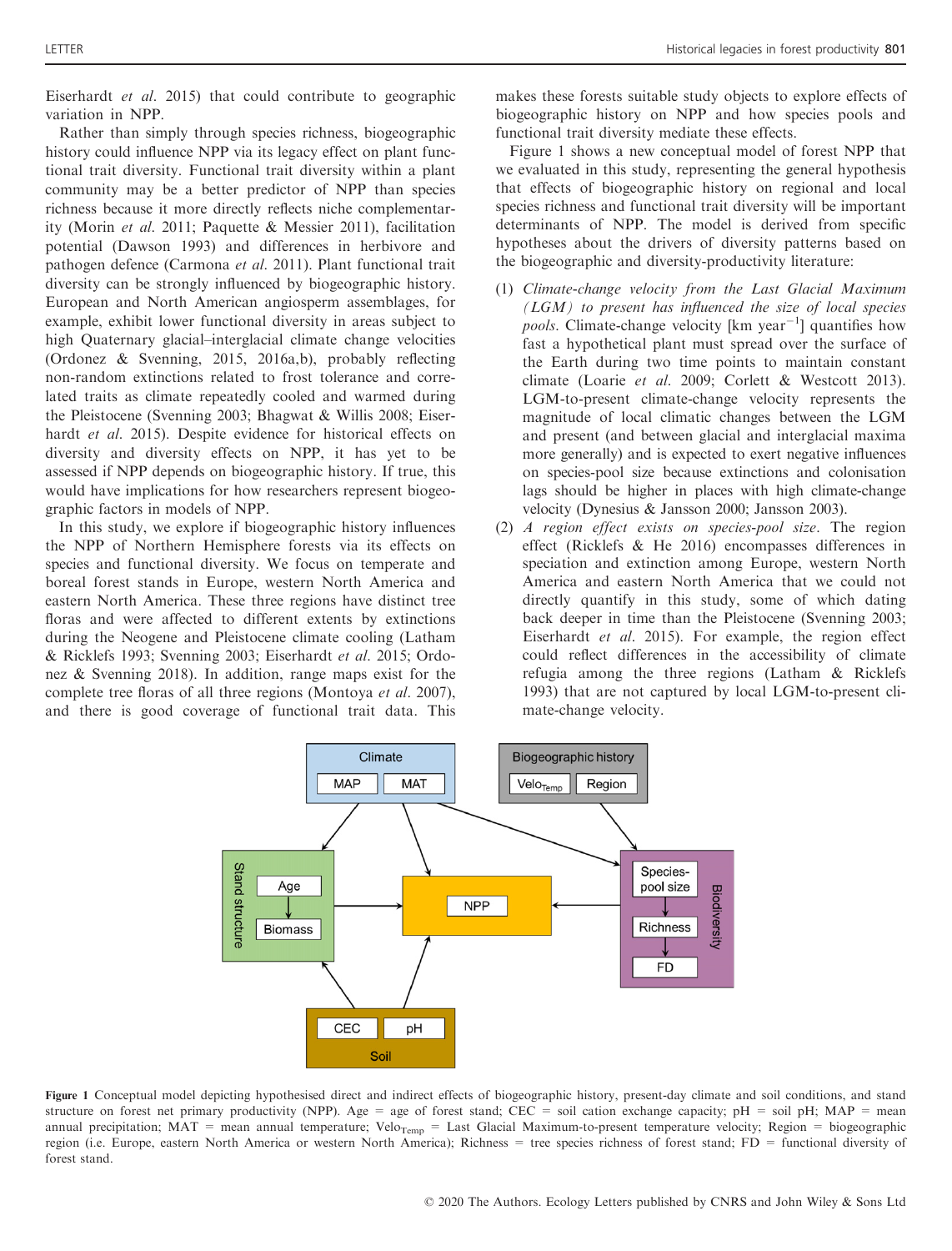- (3) Species-pool size positively influences the tree species richness of individual forest stands as shown in recent studies (Ricklefs & He 2016; Jimenez-Alfaro et al. 2018).
- (4) The functional diversity of forest stands increases with species richness. This is expected unless species in a community are completely functionally redundant. Consequently, most functional diversity metrics increase with species richness, at least up until a richness of  $c$ . 20 species (Laliberté & Legendre 2010; Mouchet et al. 2010). The stands in our dataset have a species richness between 1 and 15, which are typical values for temperate and boreal forest stands (e.g. Paquette & Messier 2011).
- (5) The functional diversity of forest stands influences their NPP. This is expected due to a number of mechanisms mentioned above.

Using structural equation modelling, we show that the NPP of Northern Hemisphere forest stands is influenced by functional diversity, and via this effect by biogeographic history, as functionally diverse stands are associated with areas that have been climatically stable during the glacial–interglacial oscillations, likely reflecting that their species pools have been less pruned by extinctions and colonisation lags. These results demonstrate that biogeographic historical legacies in plant diversity influence ecosystem functioning.

#### MATERIAL AND METHODS

#### Data compilation

To test the above hypotheses, we used the global terrestrial plant production dataset of Michaletz et al. (2014). This highquality dataset has been used in previous studies of forest productivity (Michaletz et al. 2014, 2018) and contains information on the NPP, biomass, age and geographic coordinates of forest stands. We used only the North American and European stands of the dataset (Fig. 2;  $n = 61$  after removing two plots without species lists [see below]) because range maps for the complete tree flora (height  $> 4$  m) were only available for these continents (Montoya et al. 2007). We obtained an updated version of the Montoya et al. (2007) range maps in June 2010, available upon request from these authors. These

maps were used to compute the species-pool size of individual forest stands. This was accomplished by projecting the range maps on a 10-km Behrmann equal-area grid and then counting all species whose ranges overlapped in a grid cell with one of our NPP stands. Because North America has two distinct biogeographic regions of temperate tree flora (Latham & Ricklefs 1993), we grouped the data into three regions: western North America, eastern North America and Europe. One forest stand had wrong coordinates in the terrestrial plant production dataset and fell into the Atlantic Ocean (row ID 60 in Michaletz et al. 2014). After checking the original reference (Whittaker & Woodwell 1969), we corrected its latitude to 40.4 decimal degrees.

The LGM-to-present temperature velocities at the location of each forest stand were extracted from velocity maps of Sandel *et al.* (2011). We see these velocities as representative of the repeated late-Quaternary glacial–interglacial velocities more generally. For the computation of temperature velocity, Sandel *et al.* (2011) used the average LGM temperature prediction of two climate models, CCSM3 (Collins et al. 2006; Otto-Bliesner et al. 2006) and MIROC3.2 (k-2004 model developers 2004), because the LGM temperature predictions were highly correlated.

The terrestrial plant production dataset does not contain information on the species richness of the forest stands. As we were interested in how species-pool size affected forest NPP via stand richness and functional trait diversity, we compiled tree species lists for each stand from the original studies contained in the terrestrial plant production dataset (see Table S1). Four original studies only reported the presence of 'Carya spp.', implying that more than one species of this genus were present in these NPP plots (row IDs 1225, 1227 and 1228 in Michaletz et al. 2014). These must be two or more of C. cordiformis, C. glabra, C. ovata and C. tomentosa, as these are the only Carya species whose ranges overlap the respective NPP plot locations. Dale et al. (1990) also list exactly these species in another description of the same sites (Oak-Hickory forests at Walker Branch, TN; USA), and we thus assumed that all four Carya species were present in all three plots.

We collected data on five functional traits (leaf area, specific leaf area [SLA], maximum height, wood density, seed



Figure 2 Location of the 61 forest stands. Dots are coloured by biogeographic region. Blue = Europe, yellow = eastern North America, red = western North America. Some dots overlay each other so that not all 61 forest stands are represented by an own dot. Two stands were removed later from the analysis (see methods).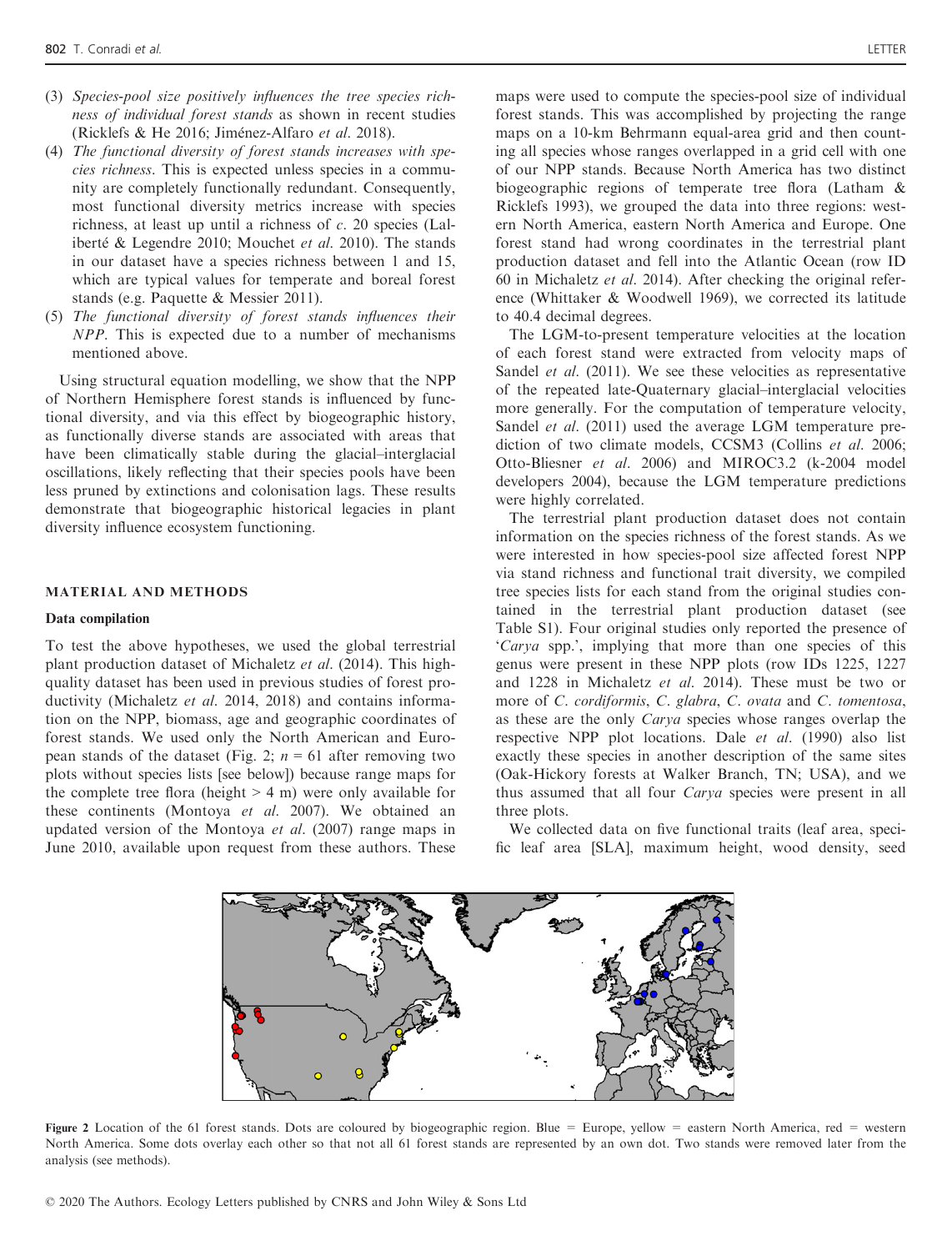mass) for all species in the stands from the literature and published datasets (Flora of North America Editorial Committee 1993; Wright et al. 2004; Moles & Westoby 2006; Kleyer et al. 2008; Chave et al. 2009; Zanne et al. 2009; BIEN 4.1 [<http://bien.nceas.ucsb.edu/bien/>]; Seiler et al. 2015; Royal Botanic Gardens Kew 2019). The selected traits represent plant strategies related to light interception, resource use, growth, mortality, recruitment and defence (Westoby 1998; Chave et al. 2009; Moles et al. 2009; Carmona et al. 2011). We expected tree communities with a diverse combination of these traits to exhibit higher levels of complementarity in light use (as far as height is considered; Sapijanskas et al. 2014) and to have higher and more stable productivity over time. The latter is expected due to the ability of functionally diverse stands to compensate for reduced productivity or high mortality of individual species by increased production and recruitment of other species when environmental conditions fluctuate temporarily (Allan *et al.* 2011), and because of a reduced likelihood that specific consumers or pathogens reach high abundances when tree species with different seed, wood and leaf traits are present. Growth form (shrub or tree) was included as additional trait to represent a number of architectural differences between shrubs and trees that may be important for productivity, but are not captured by the above-mentioned traits. For example, in comparison with trees, shrubs often have higher foliage density, relative crown width and resprouting vigour, lower crown volume and area, and different diameter-height allometries (Zizka et al. 2014). If species-level trait information was not available, we used the average value for the genus, and if that was also not available, we took the average value for the family. We used the BIEN R package (Maitner et al. 2018) to download data from BIEN and the references for these data are listed in Appendix S1. The trait data were used to calculate Functional Dispersion (FDis; Laliberté & Legendre 2010). FDis measures the spread of trait values around the centre of the multivariate trait space of a community and has thus been used to quantify niche complementarity (Paquette & Messier 2011; Finegan et al. 2015; Ratcliffe et al. 2016). We computed FDis based on the Gower distances between the species, calculated from the untransformed trait values.

Finally, mean annual temperature and annual precipitation were extracted from the WorldClim global climate layers with 1-km spatial resolution (Hijmans et al. 2005). Soil pH and soil cation exchange capacity (CEC) for six soil horizons representing the upper 100 cm of the soil were extracted from 250-m resolution grids (Hengl et al. 2017) and the median values were computed across these six horizons. These data were included in the statistical modelling to control for the effects of present-day environmental conditions. At the coordinates of one plot, soil pH and CEC were not available, and we used predictive mean matching, implemented in the mice R package (van Buuren & Groothuis-Oudshoorn 2011) to impute these two missing values based on soil pH, CEC, mean annual temperature, annual precipitation, region, NPP, stand biomass and age. Table S2 shows the value of all the variables for all study plots used in this study.

#### Data analysis

We used Bayesian piecewise structural equation modelling to examine the hypothesised causal relationships between biogeographic history and the NPP of forest stands (Lefcheck  $2016$ ; Bürkner  $2018$ ). The model controlled for the effects of present-day environmental conditions, stand age and biomass (see Fig. 3a). Specifically, the model assumed that.

- Stand biomass influences NPP because biomass controls total leaf area, which drives photosynthesis (Michaletz et al. 2014).
- Stand age influences NPP directly through age-related declines in growth (Gower et al. 1996), but also indirectly and positively via its effect on biomass, as old stands have accumulated more biomass (Michaletz *et al.* 2018).
- Mean annual temperature and precipitation as well as soil conditions influence NPP directly through constrains on physiological rates (Berry & Bjorkman 1980; Evans 1989; Medrano & Flexas 2002), but also indirectly via constraining the biomass of forest stands (Michaletz et al. 2014, 2018).
- Mean annual temperature and precipitation have an additional indirect effect on NPP that is mediated by their effects on species-pool size. A correlation between presentday climate and broad-scale variation in species-pool size has been reported in previous studies (Currie & Paquin 1987; O'Brien 1993), albeit the causal mechanisms behind this relationship remain elusive (Currie et al. 2004).

Soil CEC was excluded from the analysis because it was highly collinear with mean annual precipitation (Pearson  $r = 0.72$ ). Beyond a threshold of  $|r| > 0.7$ , collinearity begins to severely distort model estimation (Dormann et al. 2013). NPP was log-transformed and continuous variables were standardised to mean  $= 0$  and  $SD = 1$  to aid model convergence (except for biomass, which was scaled to  $SD = 1$  only). Pool size and species richness were not transformed and were modelled with a negative binomial distribution to account for overdispersion, and biomass was modelled with a Gamma distribution, both with a log link function. The model was fit using the R package brms (Bürkner 2017) with 2 chains,  $10,000$  iterations and a warm-up of 1000 runs. Using the standard priors, the model with a log link function. The model was fit using the R package brms (Bürkner 2017) with 2 chains, 10,000 iterations and a warm-up of 1000 runs. Using the standard priors, the model converged with  $\hat{R}$  values close to nostic) and effective sample sizes > 5000 for all estimated effects. Population-level effects were assumed to be significant if the 95% credible interval of an effect did not include zero. Model validation was performed using approximate leave-oneout cross-validation (LOOIC; Vehtari et al. 2017) using the loo package (Vehtari et al. 2019).

The Pareto shape k parameter was  $> 0.7$  for two observations, indicating outliers with high influence and inaccurate LOO approximations (Vehtari et al. 2017) (see detailed model statistics in Table S3 in Supporting Information). One of these observations had much higher NPP (4370 g m<sup>-2</sup> year<sup>-1</sup>) than any other of the forest plots in the dataset (second largest NPP: 2520 g m<sup>-2</sup> year<sup>-1</sup>; median NPP: 1304 g m<sup>-2</sup> year<sup>-1</sup>), and the NPP value is unlikely to be correct, given the young age of this forest stand (26 years). In fact, even when the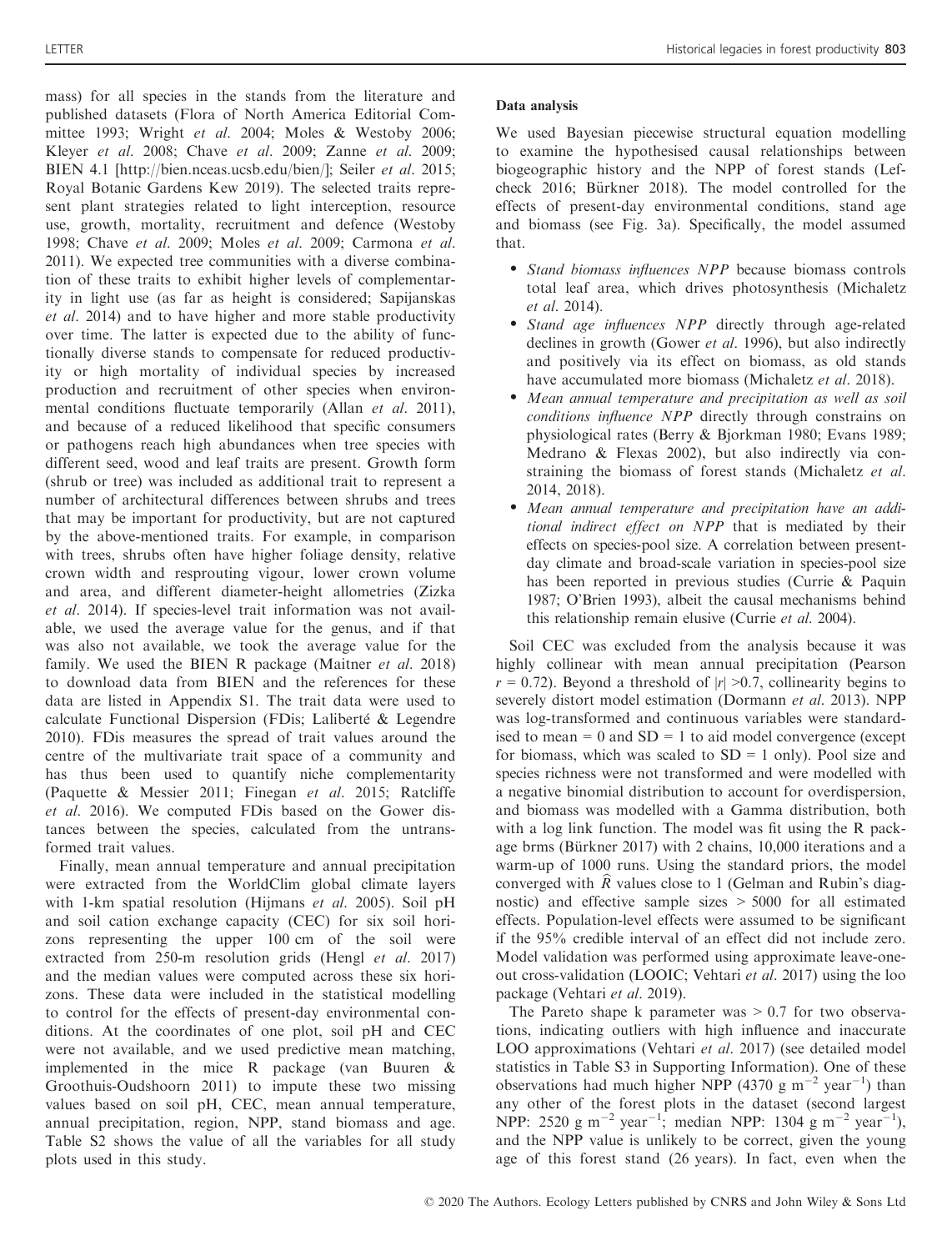

Figure 3 Structural Equation Models depicting direct and indirect drivers of forest net primary productivity (NPP). In (a), species-pool size is the only driver of richness, whereas in (b) effects of climate, soils and stand structure on richness are also evaluated. The width of the arrows is proportional to their relative effect size (see Table 1). Dashed arrows show non-significant effects. Blue arrows represent positive effects and red arrows represent negative effects. The black arrow is for the categorical variable 'Region'. Age = age of forest stand;  $pH =$  soil  $pH$ ;  $MAP =$  mean annual precipitation;  $MAT$  = mean annual temperature; Velo<sub>Temp</sub> = Last Glacial Maximum-to-present temperature velocity; Region = biogeographic region (i.e. Europe, eastern North America or western North America); Richness = tree species richness of forest stand; FDis = Functional Dispersion of forest stand. Note that the estimates for the species-pool effect on species richness and the estimate for the effect of species richness on FDis are not comparable with the other estimates. This is because the units of species-pool size and species richness are species, whereas the other variables were scaled prior to modelling.

global terrestrial plant production dataset of Michaletz et al. (2014) with  $> 1200$  plots is considered, this stand still exceeds the second largest NPP by  $> 1000 \text{ g m}^{-2} \text{ year}^{-1}$ . We removed this observation from all analyses because it belonged to a range of NPP values that is not otherwise represented in our dataset and the global dataset, but had a big influence on the relationship between FDis and NPP and was thus flagged by the LOOIC validation. We additionally removed the second observation with Pareto  $k > 0.7$ , but this had little quantitative effects on parameter estimates and did not change their direction or significance (see Table S3). In the main text, we present results from models without these two observations. Trace plots were used to assess mixing and convergence of the two chains (Appendix S2). The model was further validated with posterior predictive checks (Appendix S3), using the bayesplot R package (Gabry & Mahr 2019).

We also tested alternative models (see Table S3). In the first one, we included direct effects of temperature, precipitation, soil pH, stand biomass and age on species richness (Fig. 3b). Trace plots and posterior predictive checks for this model are shown in Appendices S4 and S5. In the second alternative model, we included effects of (log-transformed) community mean trait values on NPP, and effects of temperature velocity and region on community mean trait values. Because of high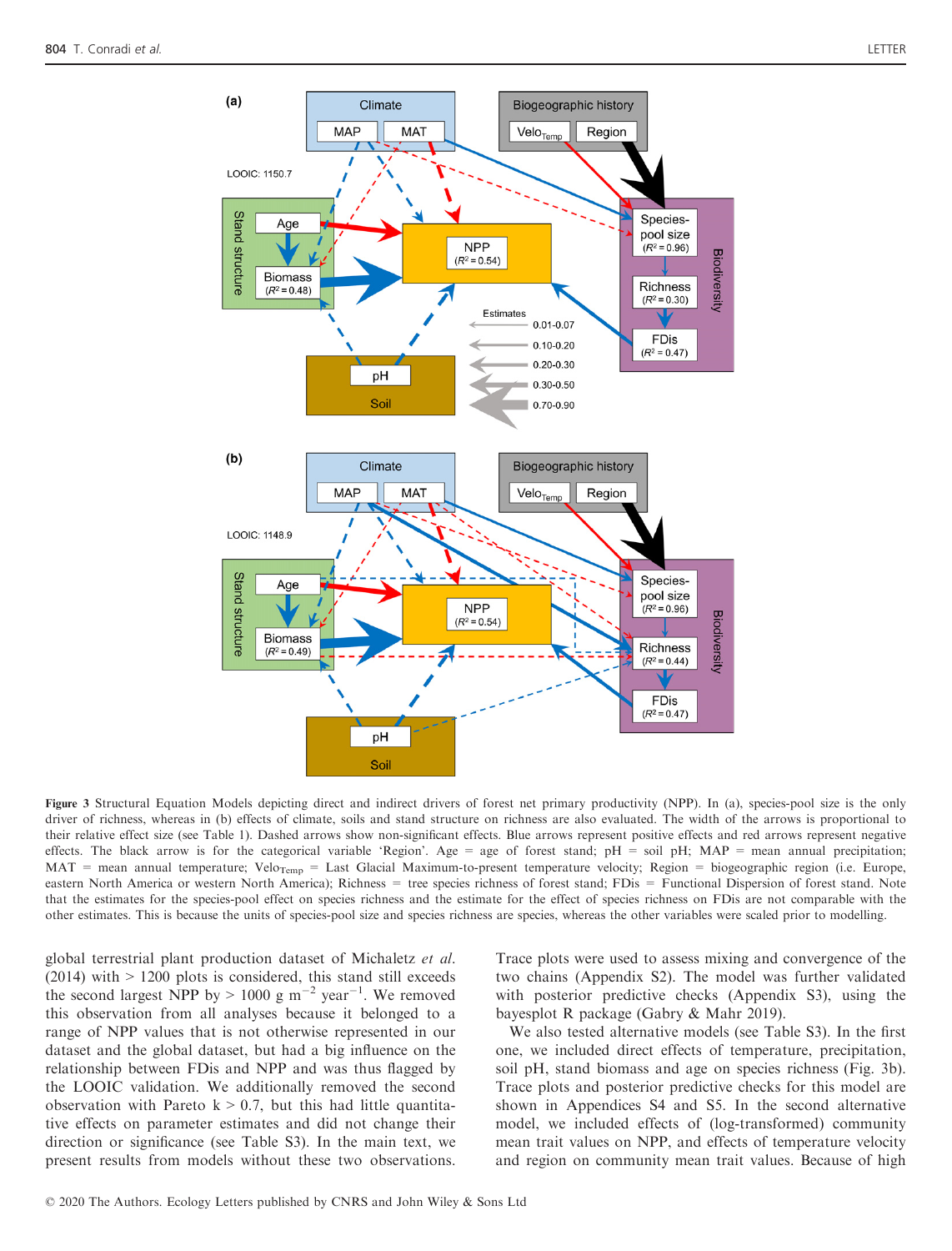collinearity  $(r > 0.7)$  with other community mean trait values, leaf area and wood density were excluded from this model. Specifically, mean wood density was highly correlated with three mean traits: height ( $r = -0.82$ ), SLA ( $r = 0.80$ ) and seed mass  $(r = 0.78)$ . Mean leaf area was highly correlated with mean SLA  $(r = 0.78)$  and FDis  $(r = 0.77)$ . We retained mean SLA instead of mean leaf area because (1) we would have to remove FDis otherwise, which is a variable we were interested in, and (2) because SLA may be more informative of resource investment in growth than leaf area. Finally, the third alternative model added to the second model the effects of temperature, precipitation and soil pH on community mean trait values. Both models with community mean trait values could not be fit with our dataset. Each time we removed an observation with Pareto k value  $> 0.7$ , new observations were flagged as problematic  $(k > 0.7)$ , indicating that these two models may be too complex for our dataset. The two models with community mean traits were thus discarded.

#### **RESULTS**

The results of our models revealed a clear signal of biogeographic history in the NPP of Northern Hemisphere forests stands after controlling for present-day climate, soils, stand biomass and stand age (Fig. 3; Table 1; Table S3). LGMto-present temperature velocity had a significant negative effect on species-pool size that was similar in magnitude to present-day mean annual temperature. Species pools were also significantly larger in eastern North America than in western North America and Europe. Species-pool size trickled down to influence stand-level tree species richness, and more species-rich stands also had higher FDis. Finally, elevated FDis led to higher NPP of forest stands (Fig. 4). Note that in Table 1 (and Table S3) and Fig. 3, the estimates for the species-pool effect on species richness and the estimate for the effect of species richness on FDis are not comparable with the other estimates. This is because the

Table 1 Partial standardised effects sizes and test statistics of the Structural Equation Models

|                         | Model with pool size as single driver<br>of species richness (Fig. 3a) |            |                 |                          | Model with additional drivers<br>of species richness (Fig. 3b) |            |                 |                |
|-------------------------|------------------------------------------------------------------------|------------|-----------------|--------------------------|----------------------------------------------------------------|------------|-----------------|----------------|
|                         | Estimate                                                               | Est. error | Lower<br>95% CI | Upper<br>95%CI           | Estimate                                                       | Est. error | Lower<br>95% CI | Upper<br>95%CI |
| Intercepts              |                                                                        |            |                 |                          |                                                                |            |                 |                |
| Pool size               | 4.44                                                                   | 0.04       | 4.35            | 4.53                     | 4.44                                                           | 0.04       | 4.35            | 4.53           |
| <b>FDis</b>             | $-1.18$                                                                | 0.19       | $-1.56$         | $-0.80$                  | $-1.18$                                                        | 0.20       | $-1.56$         | $-0.79$        |
| log NPP                 | $-1.08$                                                                | 0.19       | $-1.44$         | $-0.71$                  | $-1.08$                                                        | 0.19       | $-1.45$         | $-0.71$        |
| <b>Species richness</b> | 1.04                                                                   | 0.14       | 0.76            | 1.32                     | 1.01                                                           | 0.26       | 0.49            | 1.51           |
| <b>Biomass</b>          | 0.30                                                                   | 0.09       | 0.13            | 0.49                     | 0.30                                                           | 0.09       | 0.13            | 0.48           |
| Effects on log NPP      |                                                                        |            |                 |                          |                                                                |            |                 |                |
| <b>Biomass</b>          | 0.71                                                                   | 0.12       | 0.48            | 0.94                     | 0.72                                                           | 0.12       | 0.49            | 0.95           |
| Age                     | $-0.44$                                                                | 0.12       | $-0.67$         | $-0.21$                  | $-0.44$                                                        | 0.11       | $-0.67$         | $-0.22$        |
| <b>FDis</b>             | 0.30                                                                   | 0.14       | 0.03            | 0.56                     | 0.30                                                           | 0.13       | 0.03            | 0.56           |
| <b>MAT</b>              | $-0.22$                                                                | 0.12       | $-0.45$         | 0.002                    | $-0.22$                                                        | 0.12       | $-0.44$         | 0.01           |
| Soil pH                 | 0.22                                                                   | 0.12       | $-0.01$         | 0.44                     | 0.21                                                           | 0.12       | $-0.01$         | 0.45           |
| <b>MAP</b>              | 0.19                                                                   | 0.15       | $-0.11$         | 0.49                     | 0.19                                                           | 0.15       | $-0.12$         | 0.49           |
| Effects on FDis         |                                                                        |            |                 |                          |                                                                |            |                 |                |
| <b>Species richness</b> | 0.24                                                                   | 0.03       | 0.17            | 0.31                     | 0.24                                                           | 0.04       | 0.17            | 0.31           |
| Effects on richness     |                                                                        |            |                 |                          |                                                                |            |                 |                |
| <b>MAP</b>              |                                                                        |            | $=$             | $\overline{\phantom{0}}$ | 0.24                                                           | 0.09       | 0.06            | 0.42           |
| <b>MAT</b>              |                                                                        |            |                 | $\overline{\phantom{0}}$ | $-0.06$                                                        | 0.11       | $-0.28$         | 0.17           |
| Age                     |                                                                        |            | $-$             | $\overline{\phantom{0}}$ | 0.02                                                           | 0.08       | $-0.14$         | 0.18           |
| Pool size               | 0.01                                                                   | 0.002      | 0.01            | 0.02                     | 0.01                                                           | 0.004      | 0.003           | 0.02           |
| Soil pH                 |                                                                        |            | $\equiv$        | $\equiv$                 | 0.01                                                           | 0.10       | $-0.18$         | 0.20           |
| <b>Biomass</b>          |                                                                        |            |                 |                          | 0.00                                                           | 0.09       | $-0.18$         | 0.16           |
| Effects on pool size    |                                                                        |            |                 |                          |                                                                |            |                 |                |
| <b>Region EUR</b>       | $-0.86$                                                                | 0.06       | $-0.99$         | $-0.74$                  | $-0.86$                                                        | 0.06       | $-0.99$         | $-0.73$        |
| <b>Region WNA</b>       | $-0.81$                                                                | 0.06       | $-0.93$         | $-0.69$                  | $-0.81$                                                        | 0.06       | $-0.93$         | $-0.69$        |
| <b>MAT</b>              | 0.20                                                                   | 0.02       | 0.15            | 0.24                     | 0.20                                                           | 0.02       | 0.15            | 0.25           |
| Temp. velocity          | $-0.13$                                                                | 0.03       | $-0.19$         | $-0.07$                  | $-0.13$                                                        | 0.03       | $-0.19$         | $-0.06$        |
| <b>MAP</b>              | $-0.04$                                                                | 0.03       | $-0.10$         | 0.01                     | $-0.04$                                                        | 0.03       | $-0.10$         | 0.01           |
| Effects on biomass      |                                                                        |            |                 |                          |                                                                |            |                 |                |
| Age                     | 0.37                                                                   | 0.12       | 0.15            | 0.63                     | 0.37                                                           | 0.12       | 0.15            | 0.62           |
| <b>MAP</b>              | 0.19                                                                   | 0.13       | $-0.05$         | 0.44                     | 0.20                                                           | 0.13       | $-0.06$         | 0.45           |
| Soil pH                 | 0.17                                                                   | 0.13       | $-0.09$         | 0.41                     | 0.17                                                           | 0.13       | $-0.09$         | 0.42           |
| <b>MAT</b>              | $-0.05$                                                                | 0.13       | $-0.30$         | 0.21                     | $-0.05$                                                        | 0.13       | $-0.31$         | 0.21           |

Effects are ranked by magnitude and in bold when 95% credible intervals (CI) do not include zero. FDis, Functional Dispersion; NPP, net primary productivity; MAT, mean annual temperature; MAP, mean annual precipitation. Note that the estimates for the species-pool effect on species richness and the estimate for the effect of species richness on FDis are not comparable with the other estimates. This is because the units of species-pool size and species richness are species, whereas the other variables were scaled prior to modelling.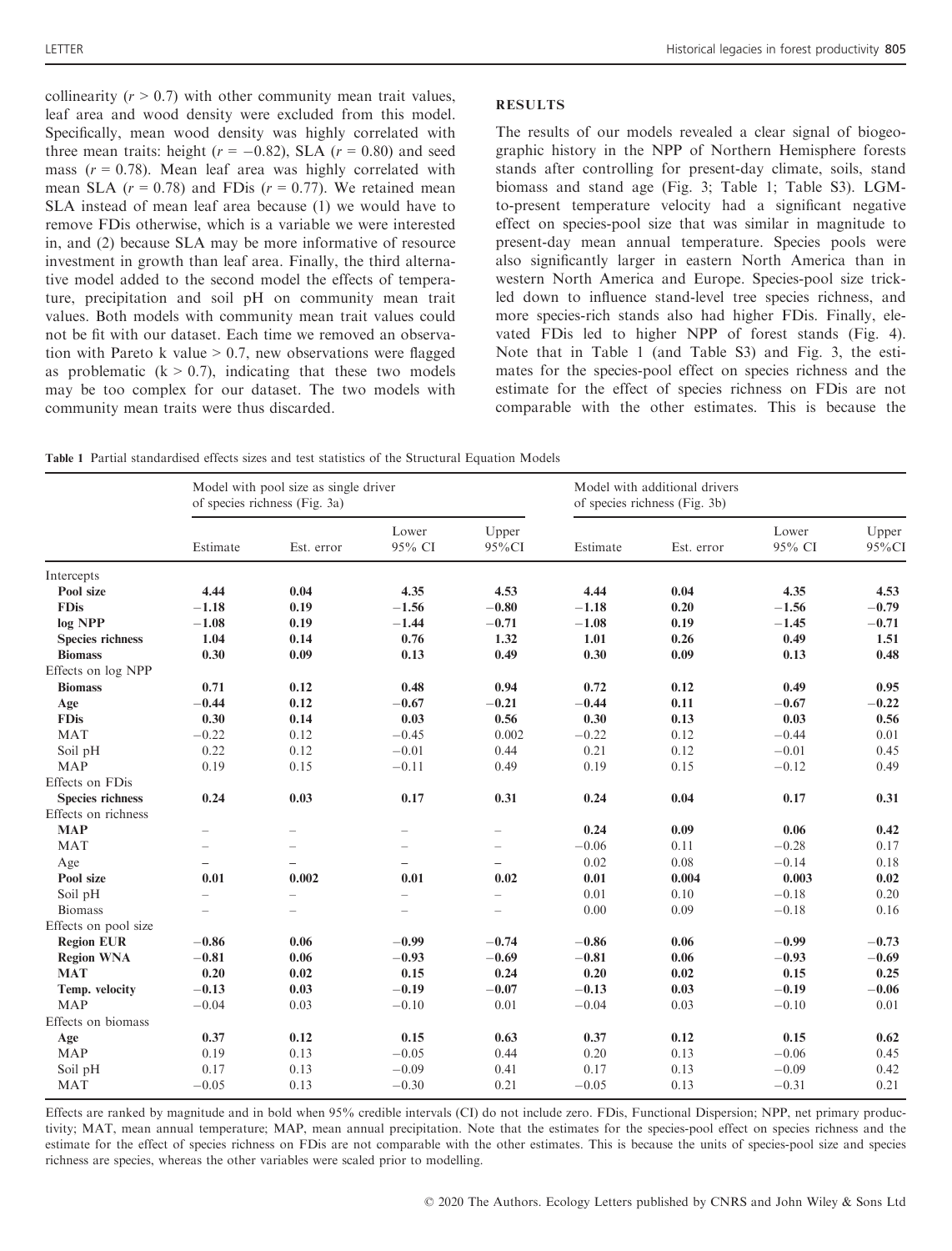

Figure 4 Effect of plant functional diversity on forest net primary productivity (NPP). Shown is the partial relationship of Functional Dispersion (FDis) with NPP after controlling for the effects of climate, soils, stand biomass and age. Units are residual deviations from predicted partial scores. The adjusted  $R^2$  is from a linear regression model. Both variables were scaled to zero mean and unit variance prior to modelling.

units of species-pool size and species richness are species, whereas the other variables were scaled prior to modelling (see methods).

Stand biomass was the strongest determinant of NPP, with greater NPP in biomass-rich stands. Stand age exerted a negative direct effect on NPP, but because older stands had a greater biomass, there was also a positive indirect effect of age on NPP (Fig. 3a). We found no significant direct effects of present-day climate on NPP, but climate did have indirect effects. This was because species pools were larger in warmer areas, and species pools had positive indirect effects on NPP that were mediated by stand richness and FDis, as described above. However, species-pool size and thus richness and FDis were more strongly driven by biogeographic factors than by present-day climate (Table 1). Soil pH did not influence NPP and biomass.

The link between biogeographic history and NPP was also confirmed in the alternative SEM in which species richness was not only influenced by species-pool size but also by climate, soil and stand structure variables (Fig. 3b). Despite adding additional drivers of species richness, the estimated effect of species-pool size on species richness was unchanged and remained significantly positive, albeit confidence intervals were slightly larger (Table 1). The difference in LOOIC values between the alternative model and our main model was < 2, and there is thus no statistical reason to favour one model over the other (cf. Burnham & Anderson 2002). We thus present both models in Fig. 3. Raw bivariate plots of the relationships between the response variables and explanatory variables with significant effects in the SEMs are shown in Appendix S6.

#### DISCUSSION

Our study demonstrates that the NPP of temperate forest stands is contingent on biogeographic history. Specifically, our results reveal a link between late-Quaternary climate instability and region history with NPP that is mediated by their effects on species pools and the species and functional diversity of forest stands (Fig. 3). The results confirm the hypothesis that present-day ecosystem functioning reflects a long history of environmental dynamics via their cumulative effects on biological diversity (Svenning et al. 2015), and suggest that global models of terrestrial plant productivity need to consider the biogeographic context.

Region was particularly important in explaining the size of the species pools from which local forest stands could assemble (Table 1). This region effect may reflect differences in speciation and extinction through deep time (Ricklefs & He 2016) that could be explained by possible differences in the areal extent of the regions through time (Belmaker & Jetz 2015), topography effects on diversification or differential connectivity to the subtropics (Latham & Ricklefs 1993; Ricklefs 2004), but certainly reflects the contrasting extents to which the respective floras have been pruned during Neogene and Pleistocene cooling (Latham & Ricklefs 1993; Svenning 2003). However, there may be further differences between regions that were unaccounted for in our analysis, such as climate and soil parameters or biotic interactions, that are not well captured in the available global data. In addition to the broad-scale differences in region history, local LGM-topresent temperature velocity also exerted significant and negative effects on species-pool size. This is in agreement with previous studies showing LGM climate effects on tree species richness patterns within continents (Montoya et al. 2007; Svenning & Skov 2007), what may be attributed to more frequent extinctions and colonisation lags in areas with high climate instability (Dynesius & Jansson 2000; Jansson 2003).

These historical effects on species pools trickled down to influence the species richness of single forest stands. This is in line with recent studies that have identified species pool size as a key determinant of local richness (Laliberté et al. 2014; Ricklefs & He 2016; Jimenez-Alfaro et al. 2018), suggesting that local richness may often be unsaturated and constrained by broad-scale historical factors rather than local environmental conditions (Mateo et al. 2017). Species-rich stands also had higher functional diversity (Table 1; Fig. 3). Eastern North American stands in particular had consistently high functional diversity (Fig. 4). Some of the genera that occurred in these stands also occurred in the European stands (e.g. Acer, Betula, Quercus), but were often represented with multiple species each (see Table S1), in contrast to usually only one in the European stands. In addition, eastern North American stands contained genera that went extinct in Europe during the Plio-Pleistocene cooling events such as Carya, Liriodendron, Nyssa and Tsuga. The extinctions in Europe were deterministic with respect to phylogeny and plant traits (Svenning 2003; Eiserhardt et al. 2015), which provides an explanation for the reduced functional diversity of the European stands. Some of the western North American stands also had a high functional diversity (Fig. 4), namely, those with a diverse mix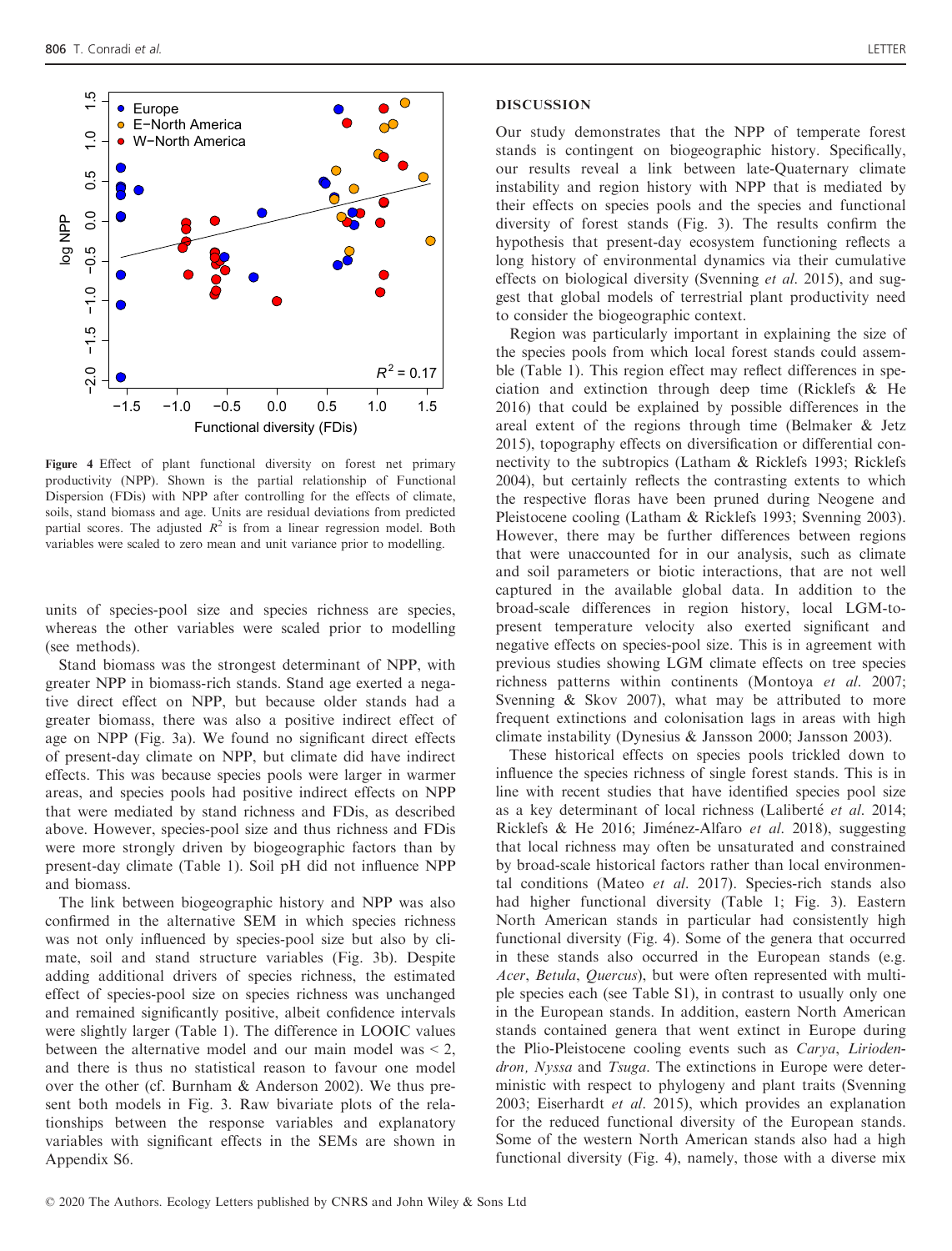of broadleaf and coniferous tree species (see Table S1), again including genera lost from Europe during the Plio-Pleistocene.

Higher functional diversity was found to significantly enhance NPP when controlling for environmental conditions, stand biomass and age (Fig. 4). The positive effect of functional diversity on NPP is consistent with the idea that higher complementarity in resource use enables increased resource exploitation at the ecosystem level and thus higher NPP (Hooper et al. 2005; Paquette & Messier 2011). For example, a stand with tree species of different height or the presence of shrubs may have enhanced stand-level light interception through denser packing of vertical space (Sapijanskas et al. 2014). In addition, the presence of a range of seed, leaf and wood characteristics within a forest may prevent high abundances of consumers and pathogens (Civitello et al. 2015), and may contribute to stabilise NPP across years with variable environmental conditions (Allan et al. 2011). It is conceivable that we even underestimated the importance of functional diversity. We had no trait data for traits such as crown and root structure, which may have provided even better estimates of complementarity in light interception or exploitation of soil nutrients and water (Hardiman et al. 2011; Jucker et al. 2015).

Although we focus here on biogeographic factors, the most important drivers of NPP were stand biomass and age. Biomass controls the leaf mass available for photosynthesis and is thus an important driver of NPP. By controlling for biomass, we found stand age to negatively affect NPP, which is likely due to age-related declines in tree growth (Gower et al. 1996). However, because stand biomass was larger in older stands, age had a positive indirect effect on NPP. Notably, present-day climate did not influence NPP directly in our forests stands, even though our dataset covered a broad mean annual precipitation (556–2183 mm) and temperature  $(-0.1 \text{ to}$ 13.7 °C) gradient. Climate influenced NPP indirectly, however, via its positive effect on species-pool size and functional diversity. The NPP data analysed in this study is a subset of the terrestrial plant production dataset analysed by Michaletz et al. (2014, 2018). Using different ways to analyse the data, these authors also found no to little direct effects of climate on NPP. They concluded that climate controls NPP only indirectly via its effects on stand structure rather than by influencing the kinetics of photosynthesis and respiration, in line with what others had shown before (e.g. Chapin 2003; Körner 2006; but cf. Chu et al. 2016).

Our finding of a biogeographic contingency in terrestrial plant productivity has important implications for modelling NPP at large spatial scales. Global models of NPP need to both represent functional diversity as an important direct driver of NPP and consider that the functional diversity at a site is contingent on that site's biogeographic history and thus cannot be predicted from contemporary environmental conditions alone. Neither is currently the case in most state-of-the-art ESMs and DGVMs. Most models represent the global functional diversity of plants by a predefined number of plant functional types (PFTs). The implicit assumption is that there is no functional variation within PFTs, e.g. that all summer-green trees are functionally identical. However, the results of this and previous studies suggest that within-PFT functional diversity is an

important source of variation in NPP (Paquette & Messier 2011), and that there is a strong influence of biogeographic history on the spatial distribution of this within-PFT functional diversity (Svenning et al. 2015). Trait-based DGVMs (e.g. Pavlick et al. 2013; Scheiter et al. 2013) and vegetation demographic models (Fisher et al. 2018) may provide a way forward, but there is currently no workflow for calibrating these models to account for the uneven distribution of functional diversity. One reason is that we currently do not have sufficient data to adequately characterise species and functional diversity in most parts of the world; this may improve in the future as databases on species distributions and traits continue to grow, e.g. BIEN [\(http://bien.nceas.ucsb.edu/bien/\)](http://bien.nceas.ucsb.edu/bien/) or TRY (Kattge *et al.* 2011). A second reason is that the focus with trait-based DGVMs (Pavlick et al. 2013; Scheiter et al. 2013) has been on exploring what the "optimal" trait combinations are, and not how biogeographic history may have moved the system away from this "optimal" trait spectrum (Higgins 2017).

Echoing Higgins (2017), we propose two solutions to account for biogeographic contingencies in large-scale models of NPP. One way is to parametrise regional subsets (e.g. grid tiles in global models) of such models separately to account for historical idiosyncrasies of the subsets (Higgins 2017), or to calibrate models separately for recognised biogeographic regions (see e.g. Moncrieff et al. 2016). The optimal size of these regions will depend on the study question and geographic extent, but could follow existing delimitations of biogeographic regions (Good 1947; Takhtajan 1986; Cox 2001). A second more ambitious solution may be to build mechanistic models of how traits or individual species assemble from regional species pools to local ecosystems. Mechanistic predictions of ecosystem assembly and functioning could be achieved by linking physiology-based distribution models that simulate plant growth (e.g. Higgins et al. 2012) with demographic range models (e.g. Pagel & Schurr 2012; Schurr et al. 2012) and models of trait-based selection in local assemblages (e.g. Scheiter et al. 2013). Massive global databases of species occurrence records and functional trait data such as BIEN and TRY have been compiled in recent years and are still growing. Together with advancements in hierarchical and inverse modelling strategies, this means that process-based range and niche modelling for many thousands of species with different traits is on the horizon (Evans et al. 2016). The implication is that we may soon have the data and modelling tools to jointly represent biogeographic, plant physiological and community ecological theories in a new class of mechanistic models that may lead to enhanced predictions of terrestrial plant productivity.

Another implication of our results is that climate change– driven extinctions in trees may lead to long-lasting reductions in functional diversity and associated ecosystem productivity, highlighting that future extinctions driven by anthropogenic climate change may cast long shadows on the functioning of ecosystems.

#### ACKNOWLEDGEMENTS

TC, AO and JCS were supported by the European Research Council (grant ERC-2012-StG-310886-HISTFUNC to JCS).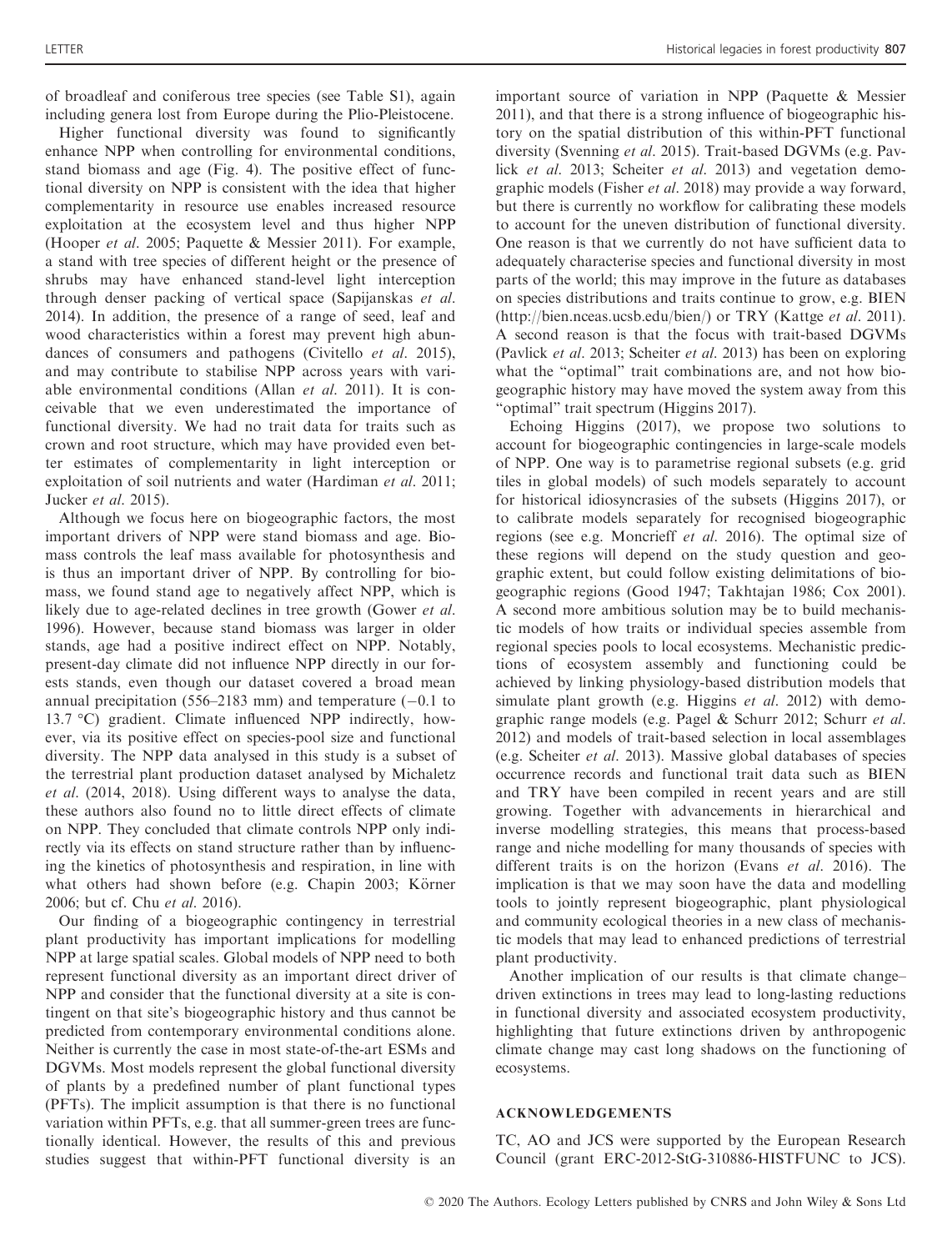JCS also considers this work a contribution to his VILLUM Investigator project "Biodiversity Dynamics in a Changing World" funded by VILLUM FONDEN (grant 16549) and the TREECHANGE project funded by Independent Research Fund Denmark | Natural Sciences (grant 6108-00078B). AO also considers this work a contribution to his AUFF-starting grant (AUFF-F-201 8-7-8).

#### AUTHORSHIP

Study design TC, JCS; data compilation TC, AO; data analysis KVM; writing TC; editing AO, KVM, JCS.

#### DATA ACCESSIBILITY STATEMENT

No new data were used.

#### **REFERENCES**

- Allan, E., Weisser, W., Weigelt, A., Roscher, C., Fischer, M. & Hillebrand, H. (2011). More diverse plant communities have higher functioning over time due to turnover in complementary dominant species. Proc. Natl Acad. Sci., 108, 17034–17039.
- Belmaker, J. & Jetz, W. (2015). Relative roles of ecological and energetic constraints, diversification rates and region history on global species richness gradients. Ecol. Lett., 18, 563–571.
- Berry, J. & Bjorkman, O. (1980). Photosynthetic response and adaptation to temperature in higher plants. Annu. Rev. Plant Physiol., 31, 491–543.
- Bhagwat, S.A. & Willis, K.J. (2008). Species persistence in northerly glacial refugia of Europe: a matter of chance or biogeographical traits? J. Biogeogr., 35, 464–482.
- Bürkner, P.-C. (2017). brms: An R Package for bayesian multilevel models using stan. *J Stat.*, Softw, 80.
- Bürkner, P.-C. (2018). Advanced bayesian multilevel modeling with the R Package brms. R J., 10, 395–411.
- Burnham, K.P. & Anderson, D.R. (2002). Model Selection and Multimodel Inference: A Practical Information-Theoretic Approach, 2nd edn. Springer, New York.
- van Buuren, S. & Groothuis-Oudshoorn, K. (2011).mice: Multivariate imputation by chained equations in R. J Stat. Softw., 045.
- Carmona, D., Lajeunesse, M.J. & Johnson, M.T.J. (2011). Plant traits that predict resistance to herbivores. Funct. Ecol., 25, 358–367.
- Chapin, F.S. III. (2003). Effects of plant traits on ecosystem and regional processes: a conceptual framework for predicting the consequences of global change. Ann. Bot., 91, 455–463.
- Chave, J., Coomes, D., Jansen, S., Lewis, S.L., Swenson, N.G. & Zanne, A.E. (2009). Towards a worldwide wood economics spectrum. Ecol. Lett., 12, 351–366.
- Chu, C., Bartlett, M., Wang, Y., He, F., Weiner, J., Chave, J., et al. (2016). Does climate directly influence NPP globally? Glob. Change Biol., 22, 12–24.
- Civitello, D.J., Cohen, J., Fatima, H., Halstead, N.T., Liriano, J., McMahon, T.A. et al. (2015). Biodiversity inhibits parasites: Broad evidence for the dilution effect. Proc. Natl Acad. Sci., 112, 8667-8671.
- Collins, W.D., Bitz, C.M., Blackmon, M.L., Bonan, G.B., Bretherton, C.S., Carton, J.A. et al. (2006). The community climate system model version 3 (CCSM3). J. Clim., 19, 2122–2143.
- Conradi, T. & Kollmann, J. (2016). Species pools and environmental sorting control different aspects of plant diversity and functional trait composition in recovering grasslands. J. Ecol., 104, 1314–1325.
- Corlett, R.T. & Westcott, D.A. (2013). Will plant movements keep up with climate change? Trends Ecol. Evol., 28, 482–488.
- Cox, B. (2001). The biogeographic regions reconsidered. J. Biogeogr., 28, 511–523.
- Currie, D.J. & Paquin, V. (1987). Large-scale biogeographical patterns of species richness of trees. Nature, 329, 326–327.
- Currie, D.J., Mittelbach, G.G., Cornell, H.V., Field, R., Guégan, J.-F., Hawkins, B.A. et al. (2004). Predictions and tests of climate-based hypotheses of broad-scale variation in taxonomic richness. Ecol. Lett., 7, 1121–1134.
- Dale, V.H., Mann, L.K., Olson, R.J., Johnson, D.W. & Dearstone, K.C. (1990). The long-term influence of past land use on the Walker Branch forest. Landsc. Ecol., 4, 211–224.
- Dawson, T.E. (1993). Hydraulic lift and water use by plants: implications for water balance, performance and plant-plant interactions. Oecologia, 95, 565–574.
- Dormann, C.F., Elith, J., Bacher, S., Buchmann, C., Carl, G., Carre, G., et al. (2013). Collinearity: a review of methods to deal with it and a simulation study evaluating their performance. Ecography, 36, 27–46.
- Dynesius, M. & Jansson, R. (2000). Evolutionary consequences of changes in species' geographical distributions driven by Milankovitch climate oscillations. Proc. Natl Acad. Sci., 97, 9115–9120.
- Eiserhardt, W.L., Borchsenius, F., Plum, C.M., Ordonez, A. & Svenning, J.-C. (2015). Climate-driven extinctions shape the phylogenetic structure of temperate tree floras. Ecol. Lett., 18, 263–272.
- Evans, J.R. (1989). Photosynthesis and nitrogen relationships in leaves of C3 plants. Oecologia, 78, 9–19.
- Evans, M.E.K., Merow, C., Record, S., McMahon, S.M. & Enquist, B.J. (2016). Towards process-based range modeling of many species. Trends Ecol. Evol., 31, 860–871.
- Finegan, B., Pena-Claros, M., de Oliveira, A., Ascarrunz, N., Bret-Harte, ~ M.S., Carreño-Rocabado, G. et al. (2015). Does functional trait diversity predict above-ground biomass and productivity of tropical forests? Testing three alternative hypotheses. J. Ecol., 103, 191–201.
- Fisher, R.A., Koven, C.D., Anderegg, W.R.L., Christoffersen, B.O., Dietze, M.C., Farrior, C.E. et al. (2018). Vegetation demographics in Earth System Models: A review of progress and priorities. Glob. Change Biol., 24, 35–54.
- Flora of North America Editorial Committee (1993).Flora of North America North of Mexico.Flora of North America Editorial Committee, New York.
- Gabry, J. & Mahr, T. (2019). bayesplot: Plotting for Bayesian Models. R package version 1.7.0. Available at: [http:mc-stan.org/bayesplot](http:mc‐stan.org/bayesplot)
- Good, R. (1947). The Geography of Flowering Plants. Longmans, Green and Co, New York.
- Gower, S.T., McMurtrie, R.E. & Murty, D. (1996). Aboveground net primary production decline with stand age: potential causes. Trends Ecol. Evol., 11, 378–382.
- Grace, J.B., Anderson, T.M., Seabloom, E.W., Borer, E.T., Adler, P.B., Harpole, W.S. et al. (2016). Integrative modelling reveals mechanisms linking productivity and plant species richness. Nature, 529, 390–393.
- Hardiman, B.S., Bohrer, G., Gough, C.M., Vogel, C.S. & Curtis, P.S. (2011). The role of canopy structural complexity in wood net primary production of a maturing northern deciduous forest. Ecology, 92, 1818–1827.
- Hengl, T., Mendes de Jesus, J., Heuvelink, G.B.M., Ruiperez Gonzalez, M., Kilibarda, M., Blagotić, A. et al. (2017). SoilGrids250m: Global gridded soil information based on machine learning. PLoS ONE, 12, 1–40.
- Higgins, S.I. (2017). Ecosystem assembly: a mission for terrestrial Earth System Science. Ecosystems, 20, 69–77.
- Higgins, S.I., O'Hara, R.B., Bykova, O., Cramer, M.D., Chuine, I., Gerstner, E.-M. et al. (2012). A physiological analogy of the niche for projecting the potential distribution of plants. J. Biogeogr., 39, 2132– 2145.
- Hijmans, R.J., Cameron, S.E., Parra, J.L., Jones, P.G. & Jarvis, A. (2005). Very high resolution interpolated climate surfaces for global land areas. Int. J. Climatol., 25, 1965–1978.
- Hooper, D.U., Chapin, F.S. III, Ewel, J.J., Hector, A., Inchausti, P., Lavorel, S. et al. (2005). Effects of biodiversity on ecosystem functioning: A consensus of current knowledge. Ecol. Monogr., 75, 3–35.
- Jansson, R. (2003). Global patterns in endemism explained by past climatic change. Proc. R. Soc. Lond. B Biol. Sci., 270, 583–590.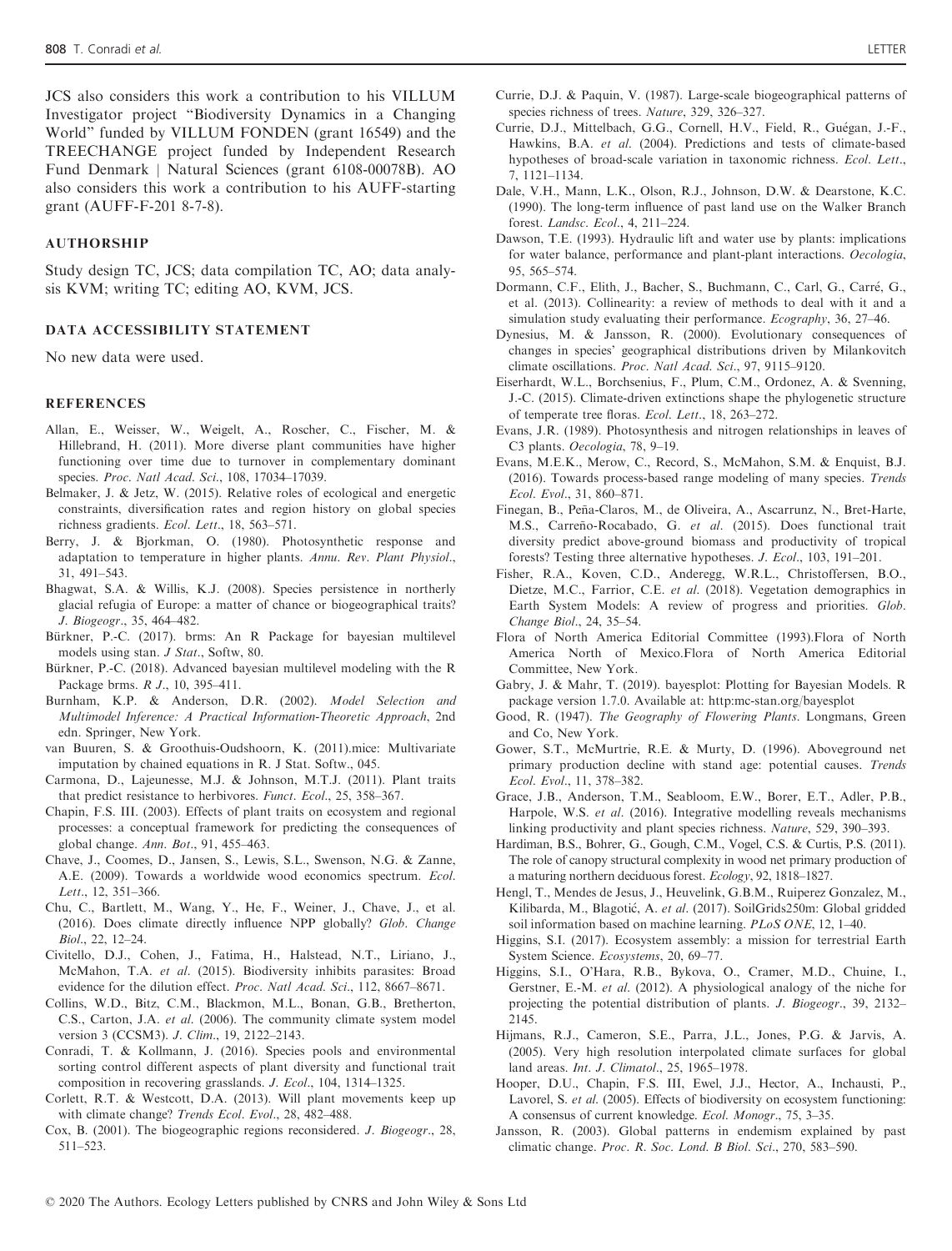- Jimenez-Alfaro, B., Girardello, M., Chytry, M., Svenning, J.-C., Willner, W., Gégout, J.-C. et al. (2018). History and environment shape species pools and community diversity in European beech forests. Nat. Ecol. Evol., 2, 483–490.
- Jucker, T., Bouriaud, O. & Coomes, D.A. (2015). Crown plasticity enables trees to optimize canopy packing in mixed-species forests. Funct. Ecol., 29, 1078–1086.
- K-1 model developers.(2004). K-1 Coupled GCM (MIROC) description.K-1 Technical Report No., 1.
- Kattge, J., Díaz, S., Lavorel, S., Prentice, I.C., Leadley, P., Bönisch, G. et al. (2011).  $TRY - a$  global database of plant traits. Glob. Change Biol., 17, 2905–2935.
- Kleyer, M., Bekker, R.M., Knevel, I.C., Bakker, J.P., Thompson, K., Sonnenschein, M. et al. (2008). The LEDA Traitbase: a database of life-history traits of the Northwest European flora. J. Ecol., 96, 1266– 1274.
- Körner, C. (2006). Significance of temperature in plant life. In: Plant Growth And Climate Change (eds Morison, J.I.L., Morecroft, M.D.). Blackwell Publishing Ltd, Oxford, U.K., pp. 48–69.
- Laliberté, E. & Legendre, P. (2010). A distance-based framework for measuring functional diversity from multiple traits. Ecology, 91, 299–305.
- Laliberte, E., Zemunik, G. & Turner, B.L. (2014). Environmental filtering explains variation in plant diversity along resource gradients. Science, 345, 1602–1605.
- Latham, R.E. & Ricklefs, R.E. (1993). Continental comparisons of temperate-zone tree species diversity. In: Species Diversity in Ecological Communities: Historical and Geographical Perspectives (eds Ricklefs, R.E., Schluter, D.). University of Chicago Press, Chicago, pp. 294–317.
- Lefcheck, J.S. (2016). piecewiseSEM: Piecewise structural equation modelling in R for ecology, evolution, and systematics. Methods Ecol. Evol., 7, 573–579.
- Liang, J., Crowther, T.W., Picard, N., Wiser, S., Zhou, M., Alberti, G. et al. (2016). Positive biodiversity-productivity relationship predominant in global forests. Science, 354, aaf8957.
- Loarie, S.R., Duffy, P.B., Hamilton, H., Asner, G.P., Field, C.B. & Ackerly, D.D. (2009). The velocity of climate change. Nature, 462, 1052–1055.
- Maitner, B.S., Boyle, B., Casler, N., Condit, R., Donoghue, J. II, Durán, S.M. et al. (2018). The bien r package: A tool to access the Botanical Information and Ecology Network (BIEN) database. Methods Ecol. Evol., 9, 373–379.
- Mateo, R.G., Mokany, K. & Guisan, A. (2017). Biodiversity models: What if unsaturation is the rule? Trends Ecol. Evol., 32, 556-566.
- Medrano, H. & Flexas, J. (2002). Drought-inhibition of photosynthesis in C3 plants: Stomatal and non-stomatal limitations revisited. Ann. Bot., 89, 183–189.
- Michaletz, S.T., Cheng, D., Kerkhoff, A.J. & Enquist, B.J. (2014). Convergence of terrestrial plant production across global climate gradients. Nature, 512, 39–43.
- Michaletz, S.T., Kerkhoff, A.J. & Enquist, B.J. (2018). Drivers of terrestrial plant production across broad geographical gradients. Glob. Ecol. Biogeogr., 27, 166–174.
- Moles, A.T. & Westoby, M. (2006). Seed size and plant strategy across the whole life cycle. Oikos, 113, 91–105.
- Moles, A.T., Warton, D.I., Warman, L., Swenson, N.G., Laffan, S.W., Zanne, A.E. et al. (2009). Global patterns in plant height. J. Ecol., 97, 923–932.
- Moncrieff, G.R., Scheiter, S., Langan, L., Trabucco, A. & Higgins, S.I. (2016). The future distribution of the savannah biome: model-based and biogeographic contingency. Philos. Trans. R. Soc. B Biol. Sci., 371, 20150311.
- Montoya, D., Rodrıguez, M.A., Zavala, M.A. & Hawkins, B.A. (2007). Contemporary richness of holarctic trees and the historical pattern of glacial retreat. Ecography, 30, 173–182.
- Morin, X., Fahse, L., Scherer-Lorenzen, M. & Bugmann, H. (2011). Tree species richness promotes productivity in temperate forests through strong complementarity between species. Ecol. Lett., 14, 1211–1219.
- Mouchet, M.A., Villeger, S., Mason, N.W.H. & Mouillot, D. (2010). Functional diversity measures: an overview of their redundancy and their ability to discriminate community assembly rules. Funct. Ecol., 24, 867–876.
- O'Brien, E.M. (1993). Climatic gradients in woody plant species richness: towards an explanation based on an analysis of southern Africa's woody flora. J. Biogeogr., 20, 181–198.
- Oehri, J., Schmid, B., Schaepman-Strub, G. & Niklaus, P.A. (2017). Biodiversity promotes primary productivity and growing season lengthening at the landscape scale. Proc. Natl Acad. Sci., 114, 10160–10165.
- Ordonez, A. & Svenning, J.-C. (2015). Geographic patterns in functional diversity deficits are linked to glacial-interglacial climate stability and accessibility. Glob. Ecol. Biogeogr., 24, 826–837.
- Ordonez, A. & Svenning, J.-C. (2016a). Functional diversity of North American broad-leaved trees is codetermined by past and current environmental factors. Ecosphere, 7, e01237.
- Ordonez, A. & Svenning, J.-C. (2016b). Strong paleoclimatic legacies in current plant functional diversity patterns across Europe. Ecol. Evol., 6, 3405–3416.
- Ordonez, A. & Svenning, J.-C. (2018). Greater tree species richness in eastern North America compared to Europe is coupled to denser, more clustered functional trait space filling, not to trait space expansion. Glob. Ecol. Biogeogr., 27, 1288–1299.
- Otto-Bliesner, B.L., Brady, E.C., Clauzet, G., Tomas, R., Levis, S. & Kothavala, Z. (2006). Last glacial maximum and holocene climate in CCSM3. J. Clim., 19, 2526–2544.
- Pagel, J. & Schurr, F.M. (2012). Forecasting species ranges by statistical estimation of ecological niches and spatial population dynamics. Glob. Ecol. Biogeogr., 21, 293–304.
- Paquette, A. & Messier, C. (2011). The effect of biodiversity on tree productivity: from temperate to boreal forests. Glob. Ecol. Biogeogr., 20, 170–180.
- Pavlick, R., Drewry, D.T., Bohn, K., Reu, B. & Kleidon, A. (2013). The Jena Diversity-Dynamic Global Vegetation Model (JeDi-DGVM): a diverse approach to representing terrestrial biogeography and biogeochemistry based on plant functional trade-offs. Biogeosciences, 10, 4137–4177.
- van der Plas, F. (2019). Biodiversity and ecosystem functioning in naturally assembled communities. Biol. Rev., 94, 1220–1245.
- Ratcliffe, S., Liebergesell, M., Ruiz-Benito, P., Madrigal Gonzalez, J., Muñoz Castañeda, J.M., Kändler, G. et al. (2016). Modes of functional biodiversity control on tree productivity across the European continent. Glob. Ecol. Biogeogr., 25, 251–262.
- Ricklefs, R.E. (2004). A comprehensive framework for global patterns in biodiversity. Ecol. Lett., 7, 1-15.
- Ricklefs, R.E. & He, F. (2016). Region effects influence local tree species diversity. Proc. Natl Acad. Sci., 113, 674–679.
- Royal Botanic Gardens Kew (2019). Seed Information Database (SID). Version, 7.1. Available at:<http://data.kew.org/sid/>
- Sandel, B., Arge, L., Dalsgaard, B., Davies, R.G., Gaston, K.J., Sutherland, W.J. et al. (2011). The influence of Late Quaternary climate-change velocity on species endemism. Science, 334, 660–664.
- Sapijanskas, J., Paquette, A., Potvin, C., Kunert, N. & Loreau, M. (2014). Tropical tree diversity enhances light capture through crown plasticity and spatial and temporal niche differences. Ecology, 95, 2479–2492.
- Scheiter, S., Langan, L. & Higgins, S.I. (2013). Next-generation dynamic global vegetation models: learning from community ecology. New Phytol., 198, 957–969.
- Schurr, F.M., Pagel, J., Cabral, J.S., Groeneveld, J., Bykova, O., O'Hara, R.B. et al. (2012). How to understand species' niches and range dynamics: a demographic research agenda for biogeography. J. Biogeogr., 39, 2146–2162.
- Seiler, J.R., Jensen, E.C. & Peterson, J. (2015).Woody Plants in North America.
- Smith, K.W., Reed, S.C., Cleveland, C.C., Ballantyne, A.P., Anderegg, W.R.L., Wieder, W.R. et al. (2015). Large divergence of satellite and Earth system model estimates of global terrestrial CO2 fertilization. Nat. Clim. Change, 6, 306–310.